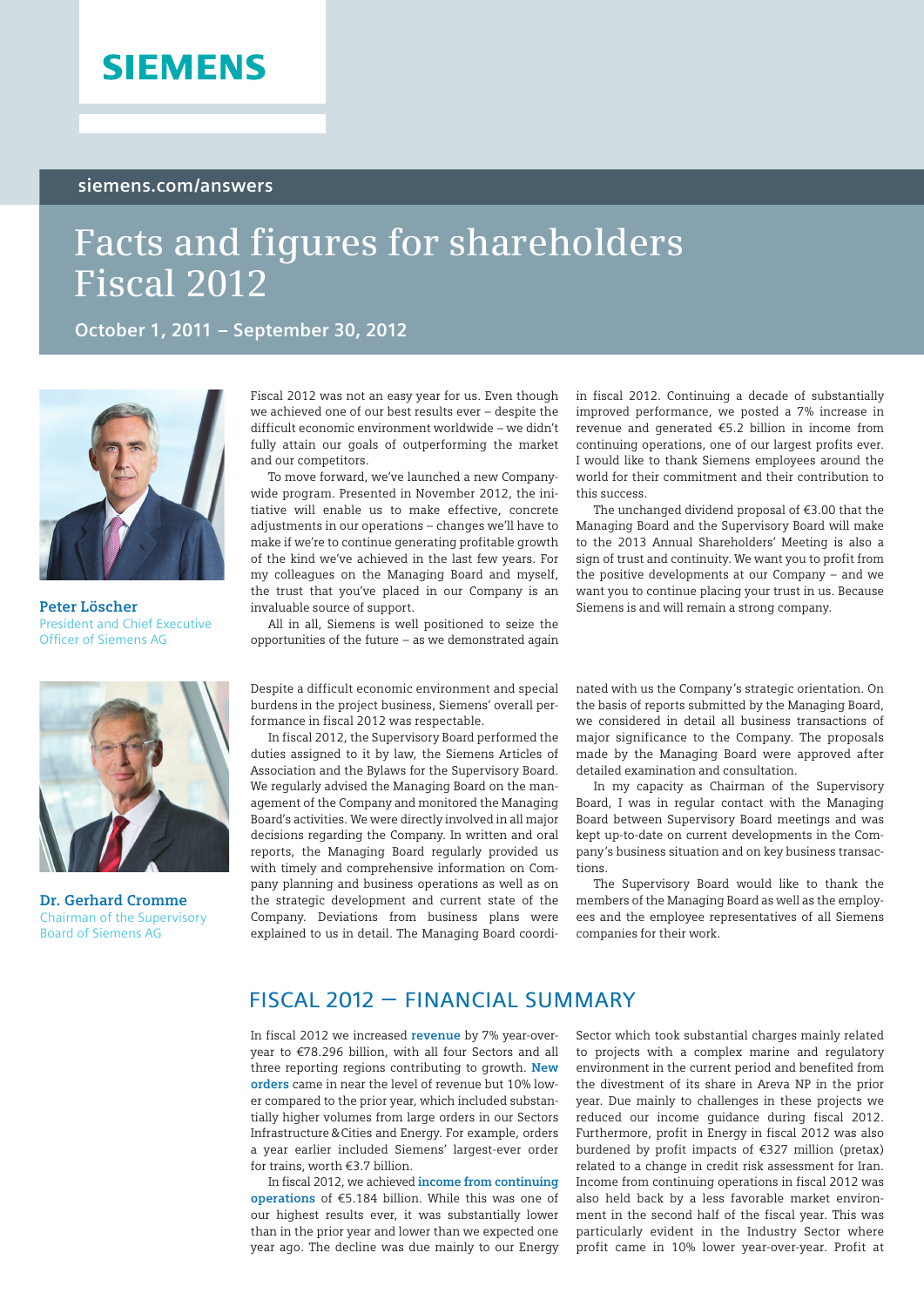Infrastructure&Cities in fiscal 2012 also declined year-over-year, as the Sector took €86 million (pretax) in charges at a rolling stock project in Germany. In contrast, our Healthcare Sector increased profit year-overyear. For comparison, profit at Healthcare in fiscal 2011 was burdened by charges related to particle therapy projects. In fiscal 2012, income from continuing operations was also burdened by a sharply higher loss at Equity Investments. This was due primarily to our share in NSN. In fiscal 2012, NSN took substantial restructuring charges in connection with its previously announced measures aimed at maintaining its longterm competitiveness and improving profitability.

**Net income** in fiscal 2012 was €4.590 billion, down from €6.321 billion a year earlier. This decline was due to lower income from continuing operations, only partly offset by lower losses from discontinued operations. In the prior year, discontinued operations were burdened by a substantial loss related to our former Siemens IT Solutions and Services business, partly offset by income from discontinued operations related to OSRAM. Income from discontinued operations related to OSRAM turned negative in the current period.

As a result of the above-mentioned profit impacts, two of our Sectors, Energy and Infrastructure&Cities, missed their respective adjusted EBITDA target ranges in fiscal 2012.

We achieved our target for capital efficiency measured in terms of **ROCE (adjusted)** on a continuing basis, with a result of 17.0%, well within our target range of 15% to 20%. ROCE (adjusted) on a continuing basis a year earlier was 25.3%, benefiting from the above-mentioned divestment at Energy.

Our **Free cash flow from continuing operations** declined to €4.790 billion, down 19% year-over-year. Free cash flow development was particularly influenced by lower income from continuing operations. Additional factors included cash outflows in the current period related to project-related charges in Healthcare.

In the fourth quarter of fiscal 2012, we initiated a **share buy-back program** of up to €3.0 billion, to be financed partly by long-term debt, and issued bonds totaling €2.7 billion. These measures are aimed at taking advantage of favorable capital market conditions while reducing the gap to our capital structure target. We have set this target, defined as the ratio of adjusted industrial net debt to adjusted EBITDA, in the range of 0.5 to 1.0. In fiscal 2012, our capital structure was a positive 0.24 compared to a negative 0.14 in the prior fiscal year.

We believe that we achieved the goals we had announced in our Interim report for the third quarter of fiscal 2012. With regard to One Siemens, our framework for sustainable value creation, we believe that we did not fully succeed in our fundamental goal of continuous improvement relative to our markets and competitors. We believe that Agenda 2013, an initiative started by our Healthcare Sector at the beginning of fiscal 2012 is making a contribution to achieve these goals. We intend to expand these efforts on a company level. We therefore initiated **"Siemens 2014"**, a company-wide program aimed at improving our productivity. We defined action areas for cutting our costs, strengthening our portfolio and becoming faster and less bureaucratic. These goals apply company-wide, with specific implementation measures to be developed by each Sector. While program-related productivity measures will burden Total Sectors profit, particularly in fiscal 2013, we expect that the productivity gains realized will enable us to achieve a Total Sectors profit margin of at least 12% by fiscal 2014.

In the fourth quarter of fiscal 2012 in connection with the "Siemens 2014" company program, we decided to divest our solar business, consisting of our solar thermal and photovoltaic activities, because they have not met our expectations with regard to a number of factors, including changed market conditions, lower growth and strong price pressure.

We intend to provide an attractive return to shareholders. We previously set a target range for our dividend payout percentage of 30% to 50% of Net income excluding selected exceptional non-cash effects. The Siemens Managing Board, in agreement with the Supervisory Board, proposes a **dividend** of €3.00 per share, unchanged from a year earlier. This proposal represents a dividend payout percentage of 56%, based on shares outstanding as of September 30, 2012.

### Financial calendar**<sup>1</sup>**

## 2013

#### January 23

First-quarter financial report

for fiscal 2012

## 2013

#### August 1

Third-quarter financial report

### January 23

November 7 Preliminary figures for fiscal 2013

2013

 $2013$ 

Annual Shareholders' Meeting

# January 24

2013

Ex-dividend date

#### 2013 May 2

Second-quarter financial report

# 2014

#### January 28

Annual Shareholders' Meeting for fiscal 2013

**1** Provisional. Updates will be published at **<www.siemens.com/financial-calendar>**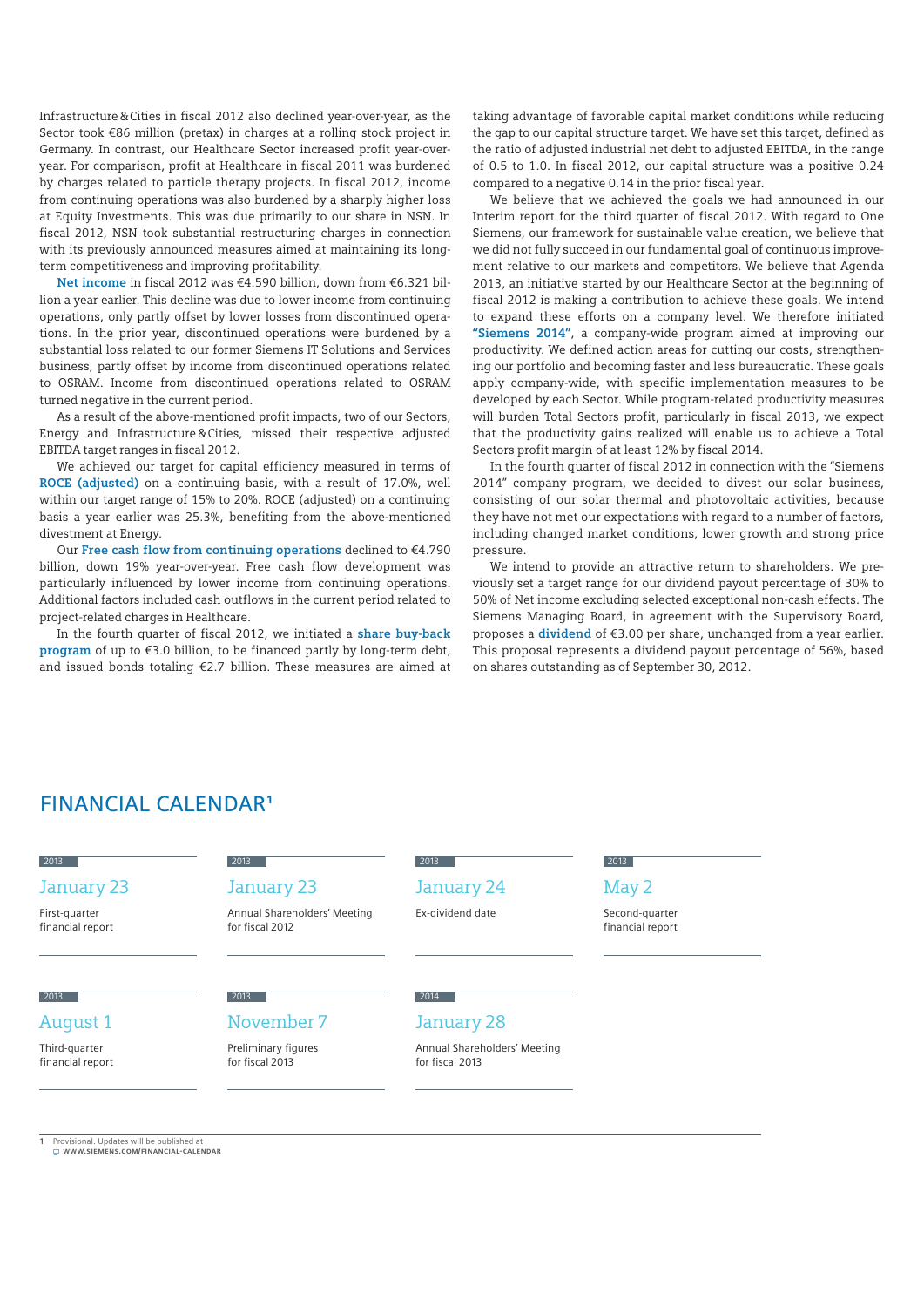# key figures fiscal 2012**1,2**

in millions of €, except where otherwise stated

|         |        | NEW ORDERS - CONTINUING OPERATIONS |                         |
|---------|--------|------------------------------------|-------------------------|
| FY 2012 | 76.913 |                                    | $(13)\%$ <sup>3</sup> - |
| FY 2011 | 85,166 |                                    |                         |

|         |        | <b>REVENUE - CONTINUING OPERATIONS</b> |                    |
|---------|--------|----------------------------------------|--------------------|
| FY 2012 | 78.296 |                                        | $3\%$ <sup>3</sup> |
| FY 2011 | 73.275 |                                        |                    |

|                |       | INCOME FROM CONTINUING OPERATIONS |
|----------------|-------|-----------------------------------|
| FY 2012        | 5.184 | -(30)%-                           |
| <b>EY 2011</b> | 7.376 |                                   |

**Basic earnings per share (in €) – continuing operations <sup>4</sup>** FY 2012 5.77 FY 2011 8.23

| <b>VOLUME</b>                | FY 2012 | FY 2011 | Actual | % Change<br>Adjusted <sup>3</sup> |
|------------------------------|---------|---------|--------|-----------------------------------|
| <b>Continuing operations</b> |         |         |        |                                   |
| New orders                   | 76.913  | 85,166  | (10)%  | (13)%                             |
| Revenue                      | 78.296  | 73.275  | 7%     | $3\%$                             |

| <b>EARNINGS</b>                                        | FY 2012 | FY 2011 | % Change |
|--------------------------------------------------------|---------|---------|----------|
| <b>Total Sectors</b>                                   |         |         |          |
| <b>Adjusted EBITDA</b>                                 | 9,471   | 10,404  | (9)%     |
| <b>Total Sectors Profit</b>                            | 7.543   | 9,442   | (20)%    |
| in % of revenue (Total Sectors)                        | 9.5%    | 12.8%   |          |
| <b>Continuing operations</b>                           |         |         |          |
| <b>Adjusted EBITDA</b>                                 | 9,788   | 10,701  | (9)%     |
| Income from continuing operations                      | 5,184   | 7,376   | (30)%    |
| Basic earnings per share (in $\epsilon$ ) <sup>4</sup> | 5.77    | 8.23    | (30)%    |
| <b>Continuing and discontinued operations</b>          |         |         |          |
| Net income                                             | 4.590   | 6,321   | (27)%    |
| Basic earnings per share (in $\epsilon$ ) <sup>4</sup> | 5.09    | 7.04    | (28)%    |

| <b>CAPITAL EFFICIENCY</b>                    | FY 2012 | FY 2011 |
|----------------------------------------------|---------|---------|
| <b>Continuing operations</b>                 |         |         |
| Return on capital employed (ROCE) (adjusted) | 17.0%   | 25.3%   |

Target corridor: 15-20%

FY 2012 17.0% FY 2011 25.3%

|       | <b>FREE CASH FLOW - CONTINUING OPERATIONS</b> |       |         |
|-------|-----------------------------------------------|-------|---------|
| (19)% |                                               | 4.790 | FY 2012 |
|       |                                               | 5.918 | FY 2011 |

**ROCE (adjusted) – continuing operations**

| <b>CASH PERFORMANCE</b>                       | FY 2012 | FY 2011 |
|-----------------------------------------------|---------|---------|
| <b>Continuing operations</b>                  |         |         |
| Free cash flow                                | 4.790   | 5.918   |
| Cash conversion rate                          | 0.92    | 0.80    |
| <b>Continuing and discontinued operations</b> |         |         |
| Free cash flow                                | 4.562   | 5.150   |
| Cash conversion rate                          | 0.99    | 0.81    |

| ADJUSTED INDUSTRIAL NET DEBT /<br>ADJUSTED EBITDA - CONTINUING OPERATIONS <sup>5</sup> |                          |  |  |  |  |
|----------------------------------------------------------------------------------------|--------------------------|--|--|--|--|
| FY 2012                                                                                | 0.24                     |  |  |  |  |
| FY 2011                                                                                | (0.14)                   |  |  |  |  |
|                                                                                        | Target corridor: 0.5-1.0 |  |  |  |  |

| LIQUIDITY AND CAPITAL STRUCTURE           | September 30, 2012 | September 30, 2011 |
|-------------------------------------------|--------------------|--------------------|
| Cash and cash equivalents                 | 10.891             | 12,468             |
| Total equity (Shareholders of Siemens AG) | 30.733             | 31,530             |
| Net debt                                  | 9.292              | 4.995              |
| Adjusted industrial net debt              | 2.396              | (1.534)            |

|                                 | September 30, 2012       |                    | September 30, 2011       |                    |
|---------------------------------|--------------------------|--------------------|--------------------------|--------------------|
| <b>EMPLOYEES (IN THOUSANDS)</b> | Continuing<br>operations | Total <sup>6</sup> | Continuing<br>operations | Total <sup>6</sup> |
| <b>Employees</b>                | 370                      | 410                | 359                      | 402                |
| Germany                         | 119                      | 130                | 116                      | 127                |
| Outside Germany                 | 250                      | 280                | 243                      | 275                |

1 New orders; Adjusted or organic growth rates of revenue and new orders; Total Sectors Profit;<br>ROCE (adjusted); Free cash flow and cash conversion rate; Adjusted EBITDA; Net debt and adjusted<br>industrial net debt are or m

**3** Adjusted for portfolio and currency translation effects.

- **4** Basic earnings per share attributable to shareholders of Siemens AG. For fiscal 2012 and 2011 weighted average shares outstanding (basic) (in thousands) amounted to 876,053 and 873,098 shares, respectively.
- **5** Calculated by dividing adjusted industrial net debt as of September 30, 2012 and 2011 by adjusted EBITDA.

**6** Continuing and discontinued operations.

−

**(30)%**

| Free cash flow                                | 4,790 |  |
|-----------------------------------------------|-------|--|
| Cash conversion rate                          | 0.92  |  |
| <b>Continuing and discontinued operations</b> |       |  |
| Free cash flow                                | 4,562 |  |
| Cash conversion rate                          | 0.99  |  |

**2** October 1, 2011 – September 30, 2012.